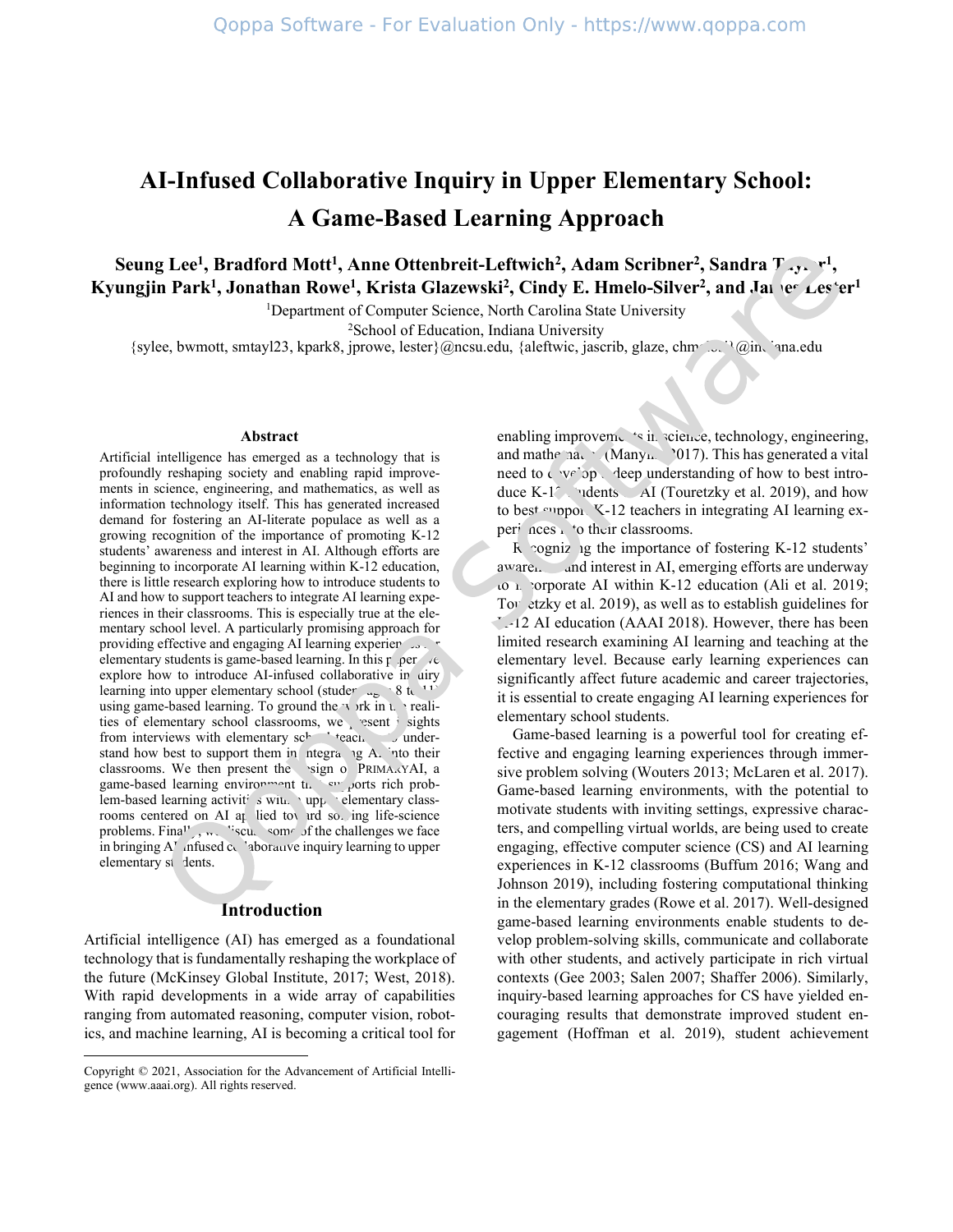(Hoffman et al. 2019; Chen and Yang 2018), and student attitudes towards CS (Hoffman et al. 2019; Pollock et al. 2017). Inquiry-based learning approaches for CS are also being explored at the elementary level. Given the potential to support student engagement and achievement, leveraging inquiry-based strategies, such as problem-based learning, along with game-based learning offer significant potential for promoting AI education in elementary school classrooms.

Recognizing the need to provide all students with AI learning opportunities, we are investigating PRIMARYAI, a game-based learning environment featuring AI-infused inquiry learning that will enable students to gain experience with AI applied toward solving life-science problems. In this paper, we present initial work on the design of PRI-MARYAI, which is being used to explore two key research questions focused on introducing AI education into upper elementary classrooms.

*1. How can we create engaging learning experiences that integrate artificial intelligence and life science for upper elementary students with game-based learning?*

*2. How can we support upper elementary school teachers with integrating artificial intelligence and life science into their classrooms?*

This paper is structured as follows. First, we provide background on K-12 AI education as well as research we are drawing on to create the PRIMARYAI learning environment: game-based learning and problem-based learning. Next, we introduce the design of our game-based learning environment for AI-infused collaborative inquiry learning in  $\epsilon$ . mentary school. We present interviews with elementary school teachers to better understand how to  $\mathcal{L}_{\text{max}}$  ort the minimal introducing AI into their classrooms. We also present our approach to combining techniques from  $g_a$  'e-based learning and problem-based learning to  $\ell$  can. AI-infused collaborative learning experiences for idents. Finally, we present findings, concluding remarks,  $\lambda$  directions for future work.

## Re. tea work

Integrating gan based learning and problem-based learning offers significa. Jonise for creating engaging and effective learning experiences. However, limited work has investigated AI-infused learning experiences for upper elementary school students. In this section, we survey prior work o<sup>[1](#page-1-0)</sup>n AI education for K-12, game-based learning, and problem-based learning.

## **K-12 AI Education**

Emerging efforts are beginning to explore how to incorporate AI more intentionally at the K-12 levels. For example, the Association for the Advancement of Artificial Intelligence (AAAI) and the Computer Science Teachers Association (CSTA) formed a working group in 2018 to begin identifying the important constructs of AI for K-12 students to learn. Touretzky et al. (2019) consider how AI might be introduced to K-12 students, and Webb and colleagues (Webb et al. 2017) suggest that learners need  $\sim$  derstand to truly evaluate AI by "understanding what he rature of a computer program is (does it 'think'), at k d of knowledge base (data) it could collect and store, its access to our digital infrastructure, the way that humans would interact with it, and the philosop<sup>1</sup> can neer shout human rights and what intelligence is  $(p. 461)$ . Similar efforts for  $K-12$  AI education are inderway around the globe (Touretzky et al. 2019).

Efforts are also under  $\alpha_1$  tevelop tools and curricula to support AJ education within K-12 classrooms. For example, Google's eachable  $\mu$  achine<sup>1</sup> is a web-based tool that enables s  $v^2$  nts. create machine learning models to recognize in  $a_k$  s, pose., and sounds. Cognimates allows students to programming activities that include training teir own AI models to perform speech recognition, sentiment analysis, and image classification (Druga 2018). Machine  $\mathcal{L}_{\text{m}}$  and for Kids helps students build programs using Scr. ch that leverage AI models powered by IBM Watson (Lange 2019). In addition, companies such as ReadyAI<sup>2</sup> are cating pre-configured toolkits, such as AI-in-a-Box, that include both hardware and software to support AI education for K-12 students. Work is also underway to develop modules to support students in learning about ethical issues in AI (Yeh et al. 2019), exploring machine learning concepts in elementary school (Lin et al. 2020), and teaching machine learning and natural language processing to high school students (Norouzi et al. 2020).

## **Game-Based Learning**

The educational potential of games has garnered significant attention that has been directed toward appropriating the best features of games and transferring them to educational settings (Gibson et al. 2007). For example, several commercial games that focus on entertainment (e.g., Civilization, SimCity, and Spore) have loosely incorporated educational themes into gameplay, includ<sup>[2](#page-1-1)</sup>ing history, urban planning, and evolution. Game-based learning environments create engaging, situated learning experiences for students that prioritize academic subjects, pedagogy, and problem solving. Efforts to systematically review the game-based learning literature have found that digital games are often more effective than traditional instructional methods in terms of

<span id="page-1-1"></span><span id="page-1-0"></span><sup>1</sup> https://experiments.withgoogle.com/ai/teachable-machine/ <sup>2</sup>https://www.readyai.org/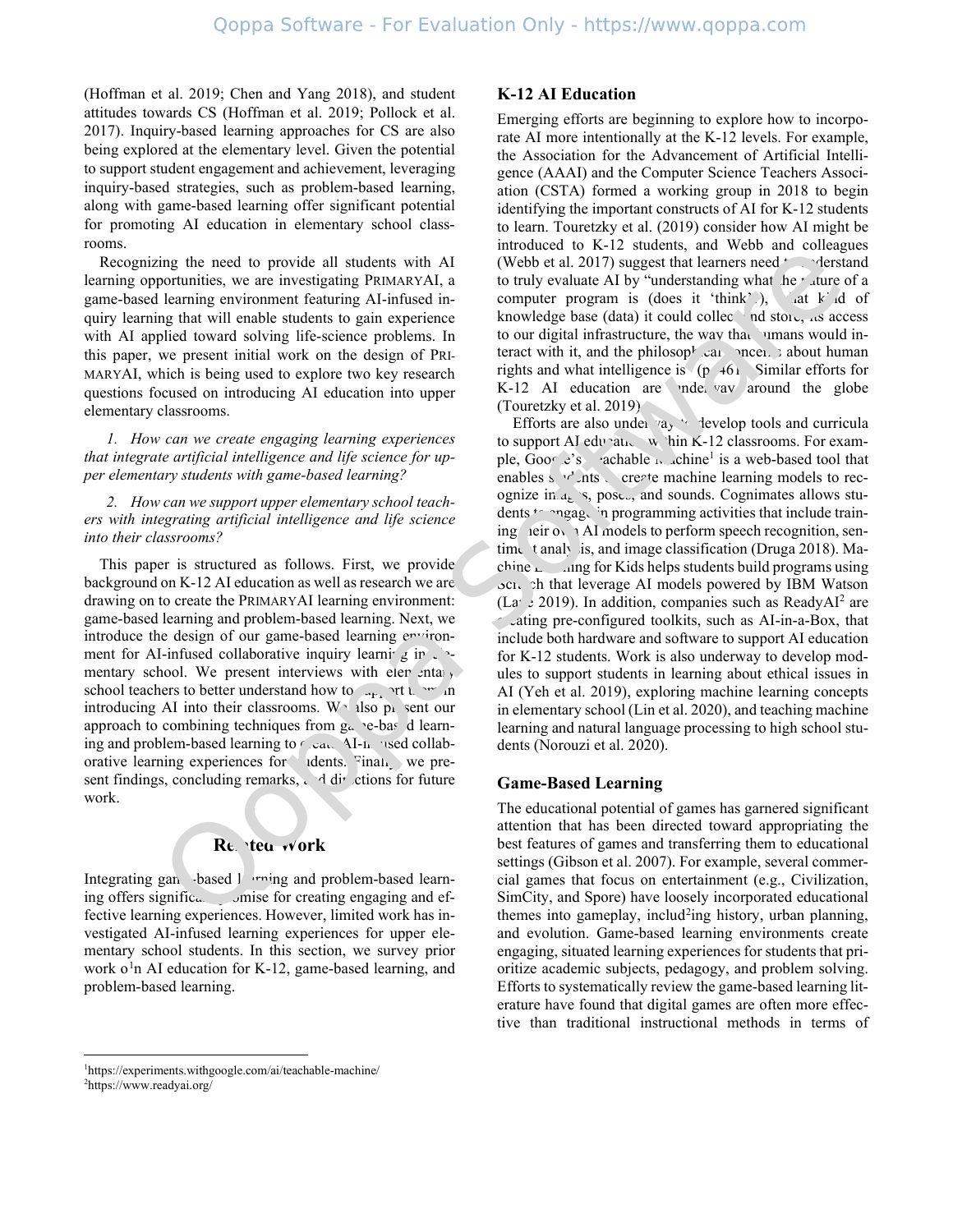enhancing learning outcomes (Wouters et al. 2013; Clark et al. 2016). By encouraging students to actively participate in situated problem-solving activities, game-based learning environments promote deep, meaningful student learning.

Researchers have investigated game-based learning environments for a variety of educational domains, including anti-bullying (Aylett et al. 2005), science learning (Ketelhut et al. 2007; Rowe et al. 2011), interactive health-education (Marsella 2003), graphics design (Cutumisu 2018), mathematics (Mogessie et al. 2020), and computational thinking (Min et al. 2017; Zhao and Shute 2019). Efforts are now underway to leverage game-based learning to connect AI concepts, such as search, reasoning, and machine learning to high school math (Wang and Johnson 2019). A broad range of computational frameworks have been investigated that can be used to enhance student interactions during gamebased learning, ranging from predictive student models of engagement from gameplay data (Sawyer et al. 2018) to better understanding how players engage and disengage while playing games (Hadiji et al. 2014; Bertens et al. 2017), as well as student-adaptive experience managers for personalized gameplay (Kantharaju et al. 2018; Yu and Riedl 2015) and assessing student learning without interfering with gameplay (Min et al. 2017; Shute and Sun 2019). Through these games and frameworks effective and engaging learning experiences are being created for a broad range of subject matters and target student populations.

#### **Problem-Based Learning**

Problem-based learning is an effective student-centered approach to collaborative learning that supports small groups of students learning through the investigation of complex  $\sim$ ill-defined problems (Barrows 1986; Hmelo-Silver et al. 2004). Problem-based learning holds that students in  $\sim$  to be active learners, and learning occurs s knowledge is shared and negotiated among group members (Hmelo-Silver et al. 2018). Teachers serve as facilitators during problembased learning to support student earning, and their interventions diminish as students progressively take on responsibility for their own learning process (Dolmans and Schmidt 2006; Hoffman e al. 201). Problem-based learning was originally formalized as an instructional model for medical schools in the  $1\,$  50s; however, recent years have seen increasing interest in applying it to K-12 education (McConnell et a.  $2016$ ) The significant opportunity provided by the rich, situated problem contexts of game-based learning to support problem-based learning is starting to be investigated (Mott et al. 2019), and using game-based learning to introduce AI education in elementary classrooms is an unexplored area.

## **AI-Infused Inquiry Learning**

PRIMARYAI is a game-based learning environment for upper elementary students that provides AI learning experiences through AI-infused life-science problem solving. The game is being developed using the Unity® game engine, a cross-platform game development environment that supports WebGL deployments as well as standalone application deployments. PRIMARYAI's problem-based learning scenarios take place within an expansive storyworld, which is being specifically designed to support AI-infused upper-elementary science education. This integration of AI into science instruction offers the benefit of engaging diverse groups of learners who might otherwise not elect to explore AI learning opportunities.

## **Teacher Insights to Inform Design**

To ensure that PRIMARYAI meets the needs of teachers and students in bringing AI learning experiences to upper elementary classrooms, a participate y co-design process is used, in which teachers are actively ergaged in the instructional design process ( $\Gamma$ <sup>ord</sup>alvo et al. 2017). By having teachers participate in the design of problem-solving scenarios pertaining to AI  $f \gamma$ ,  $\gamma_2$  learners, they help to ensure that PRIMARY I a resses the needs, the needs of their students, and works within the constraints of traditional schools and classive as.

 $Us^{\dagger}$   $\sim$  co-design approach adapted from Könings, Bra<sup>d</sup>-Gruel, and Merrienboer (Könings et al. 2010), we are  $\triangleright$  orking with teachers to (1) brainstorm positive and  $n \cdot \sigma$ ative experiences regarding computer science, AI, life science, and problem-based learning,  $(2)$  describe and discus the most important positive and negative aspects of  $t^*$  AI-infused learning experiences, and (3) discuss possible ideas for improving the negative points that emerge. As part of our co-design activities, three teacher interviews were conducted to gather baseline data around their current knowledge and comfort levels with computer science, AI, life science, and problem-based learning. The interviews also served as an opportunity to begin developing relationships and onboarding the teachers into the co-design process.

**Participants and Procedure:** Participants were recruited from local STEM teacher professional development programs in the Midwestern United States that focus on improving STEM workforce development. The teachers volunteered to participate in the co-design activities. All three teachers have been teaching for at least 10 years at the elementary school level and currently serve as coaches for their respective school STEM programs. Semi-structured interviews were conducted in person during the school day. The interviews were transcribed and analyzed using the constant comparative analysis method (Glaser 1965).

**Qualitative Analysis:** While reviewing the interviews in their entirety, we labelled themes that developed based on the teachers' responses to the open-ended questions. This includes their perceptions regarding their attitudes, beliefs,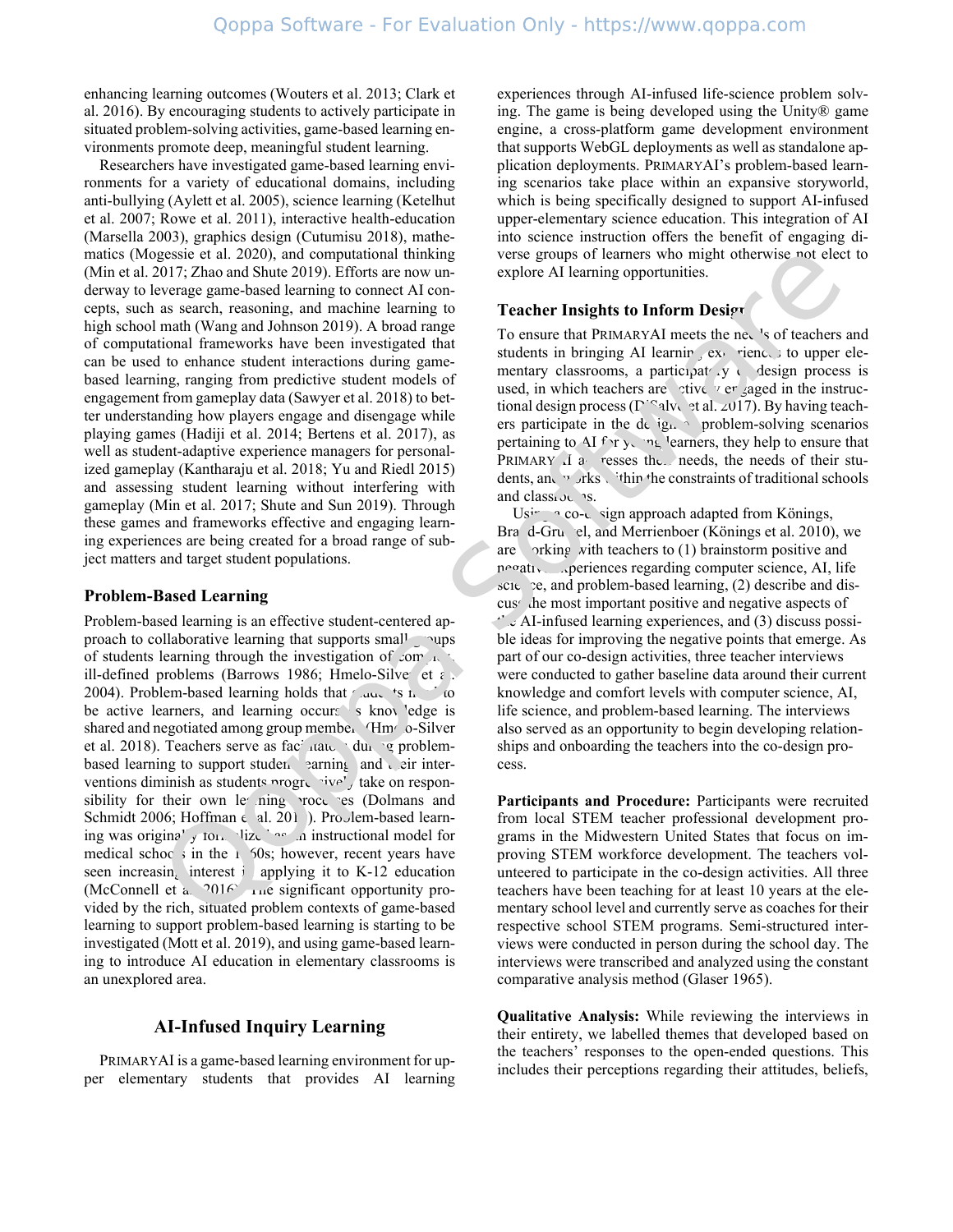and efficacy on teaching computer science, AI, life science, and problem-based learning topics. We separated the data into two key themes: (1) content knowledge and pedagogical efficacy, and (2) supports that the teachers feel they need to better teach these topics. The following excerpts were taken from the conversation during the interviews.

**Content Knowledge and Pedagogical Efficacy**: The participants were asked about their previous experience with computer science and coding.

*"I never heard of coding until I took professional development a few years ago. Then I had training in Code.org, Scratch, and Tinker."* – Participant A.

*"Although I attended Code.org professional development and have implemented programming lessons with Scratch and Code.org., I have not integrated these lessons into other subjects."* – Participant B.

*"I am at a pilot school with a full time computer science teacher, so I haven't received any formal computer science professional development training through the school.*" – Participant C.

The participants indicated that although they had some training, they were novices and had limited experiences in teaching CS in their classrooms. The participants were also asked how important it is to teach computer science at the elementary level.

*"Very important, but it is very difficult to tie what the students are learning to real-world applications and their potential careers. Eventually, all students, howe*  $\mu$ , will *need skills in computer science."* – Participant A.

*"Extremely important because the more*  $\ldots$  hear  $\lceil r \rceil$  at *what the jobs are going to be like 20 year* from no  $\cdot$ , *I think it's imperative that they have those skills*  $\cdot$  *d I feel that if they are not introduced to them ear',*  $\mu$ *,*  $I$  *a. voing a disservice to my kids. That's what I wat for yow. children, to be prepared for their future.*" $-1$   $\text{rticir}$  *nt* B.

*"Incredibly important ecause it is in vacting everything. It will help studer<sup>+-1-</sup>reak out of the cycle of poverty by affording them the opportunity to have good jobs." – Partici*pant C.

The participality described that CS was important for students and their futures. They recognized that CS would be a fundamental part of their students' future lives. The participants were also asked about their concerns teaching computer science.

*"My concern is 'do I have the knowledge to teach it?' I am good at figuring things out as I work with the students. I am willing to try things, even if I fail. I can say to the kids, 'I really don't know how to do that, but we can figure it out (together)'."* – Participant A.

*"Other than the fact that I don't know a lot – so I am nervous about teaching things I don't know… when it doesn't go like you expect it to, it is a little stressful… which is why I often invite people in who do know. I use a lot of STEM professional volunteer experts in the classroom."* – Participant B.

*"My concern is that I do not have enough time. It wasn't in the standards so it wasn't on the radar and now it's in the standards."* – Participant C.

The participants described that although ney did think CS was important, they were apprehensive about their knowledge and abilities to teach  $CS$  (fowe,  $\cdot$  +  $\cdot$  ey had each identified strategies that they cou.<sup>1</sup> use to deal with their lack of CS knowledge.  $T'$  participants were also asked how important it is to t ach  $\pi$ . Ficial intelligence at the elementary level.

*"I have no knowled about it... [but it] is where a lot of things are headed.*" –  $2a\ldots$  ant A.

*"I don't know a whole it, I do feel that it is going to be a* wave *c th fu*  $re$  – *and highly important. And it's connected to mputer since, so they (students) need to learn it, as much as 'hey can.*" – Participant B.

*Very i. portant that we teach students to be aware of how H is being used in our society and the consequences of using AI."* – Participant C.

he participants shared that although they were unfamilin with AI, they recognized the importance of knowing about AI for the future. They were asked about their concerns teaching artificial intelligence, but because they were not clear on what AI was, they were not as apprehensive as computer science.

*"I really wouldn't have any concerns because I don't know what it entails."* – Participant A.

*"Since I don't know very much about it, I would say none at this time."* – Participant B.

*"I am going to need a lot of professional development, and ideas, and background."* – Participant C.

**Supports Needed**: The participants were asked about what types of support (tools or information, for example) do you need to help you be successful in teaching computer science and artificial intelligence to your classes? If you could ask for anything?

*"I have enough hardware and software. More professional development will be beneficial. With computer science, I get frustrated at the beginning of week-long workshops, but by the end of the week, I feel more comfortable, and that's good. It is important that workshops aren't just one-day workshops."* – Participant A.

*"More professional development. I have enough resources."* – Participant B.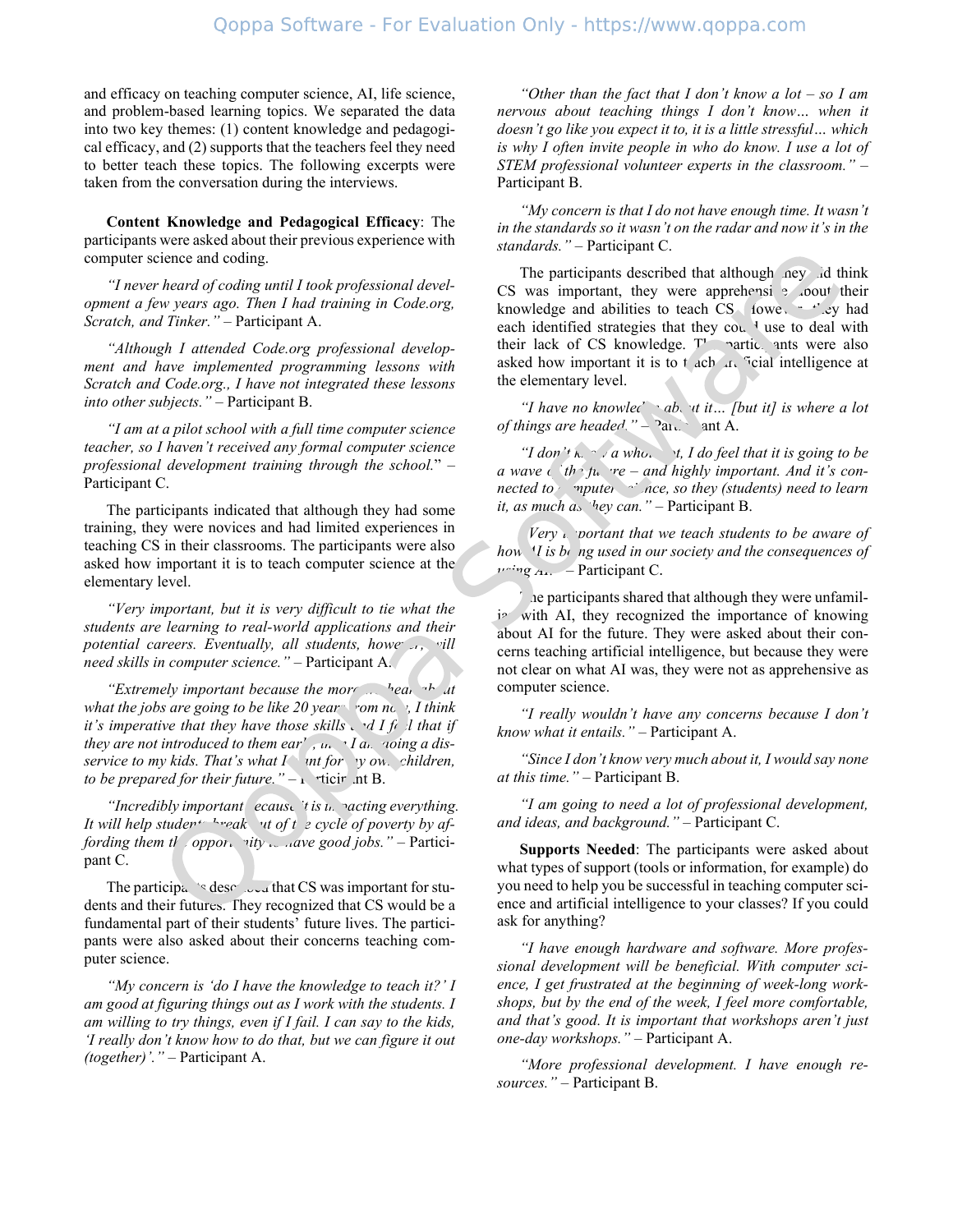

Figure 1: AI-Infused Game-Based Lear<sub>ning</sub>

*"More time and better curricula... I am looking for scripted curricula... that is also open-ended for students."* – Participant C.

The participating teachers' responses reflect their understanding of the importance of teaching AI juxtaposed by their anxiety pertaining to their lack of content knowledge and ability to teach the subject. The results suggest that providing more immersive and comprehensive professional development focused on AI content knowledge  $\Box$ ay  $\Box$ support teachers in adopting PRIMARYAI. In additic  $\Box$ , PR MARYAI will need to incorporate grade level approximate  $\mathcal{L}$ tivities for students.

## **AI-Infused Game-Based Learning Design**

With a focus on the life sciences general and ecology in particular, PRIMARYAI is being designed to enable students to learn about AI as they adress science problems with AI tools in the context  $\alpha$ <sup>f</sup> inqu. v-base science adventures. The learning environment's  $urr_{\text{max}}$  content is driven by the Next Generat in Science Standards (NGSS Lead States  $2013$ ) with a focus on discribinary core ideas in the life sciences as well as  $c_{\text{cm}}$  and practices from the K-12 Computer Science Framework (K-12 Computer Science Framework 2016) oriented towards age-appropriate AI concepts. PRIMARYAI is designed to support small groups of students through problem-based learning cycles as they collaboratively engage with immersive life-science problem scenarios while gaining hands-on experience through exploration of AI-based methods (Figure 1).

In the PRIMARYAI game-based learning environment, students will play the role of an ecologist who is investigating the recent declining population of yellow-eyed penguins on

New Zealan, 's South Island. After a brief period of exploration, students learn that their overarching task is to investiga  $\phi$  the  $\alpha$  ving question: *What is causing the recent decline in the ative population of yellow-eyed penguins on the*  $i<sup>1</sup>$  $nd$ ? After generating initial hypotheses and taking notes about what they already know and what they need to learn, the audents are prompted by an in-game virtual character to begin gathering data about the local penguin population. However, the penguin colony is difficult to access on-foot, and further, the penguins are notoriously shy around humans. Therefore, the students utilize simulated semi-autonomous robots, disguised as baby penguins, to remotely collect images, audio recordings, and other data to serve as evidence for explaining recent changes to the penguin population and surrounding habitat. Using a block-based programming interface that is embedded within PRIMARYAI, the students complete a series of in-game "quests" in which they formulate internal agent programs for planning, reasoning, and decision making to be carried out by the robots. As the students progress through the quests, they are prompted by their teacher to work together to discuss, negotiate, and evaluate their hypotheses based on their latest findings in their groups.

The students continue their explorations in PRIMARYAI over the course of several class periods, completing a series of AI-centric problem scenarios while sharing their solutions with the class. By engaging with programs and abstractions that are age-appropriate, students gain hands-on experience with AI-based methods applied toward solving immersive life-science problems. In this manner, PRIMARYAI integrates problem-based learning, AI, and ecological science concepts for upper elementary science education.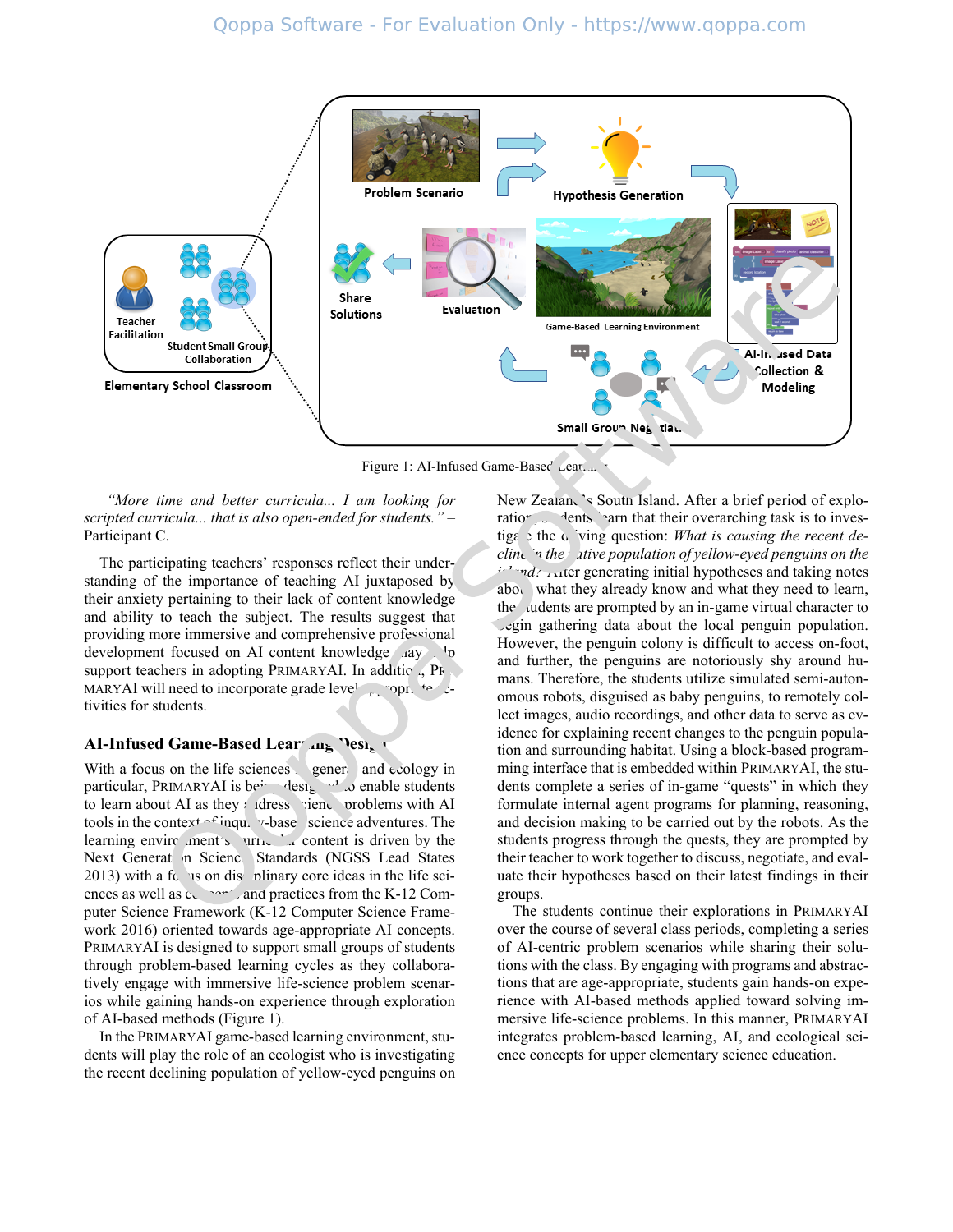#### **AI-Infused Block-Based Programming Design**

PRIMARYAI leverages block-based programming to support students' problem solving. Block-based programming is an effective approach for teaching computational thinking skills to novice learners (Bau et al. 2017). By reducing cognitive load and reducing the ability to produce syntax errors, block-based programming environments create engaging learning experiences to introduce students to programming. Recent work to support AI education for K-12 students is using block-based programming (Druga 2018; Lane 2017). Building on a toolkit developed in our lab for integrating block-based programming into game-based learning environments (PRIMARYAI), we are seamlessly integrating block-based programming into problem-solving scenarios in PRIMARYAI. Using the Blockly-inspired (Pasternak et al. 2017) programming blocks already provided by the toolkit, we are creating age-appropriate AI blocks (Kahn et al. 2018) for students to use to complete AI-based programming challenges in PRIMARYAI. Together these blocks help introduce students to concepts such as image recognition, machine learning, and semi-autonomous navigation.



For example, as described above, one est preented to students in PRIMARYAI is to determine the cause  $\epsilon$  a recent decline in the population of penguins on an island using a semi-autonomous robot. This quest is by ken down into smaller gameplay challenges  $t$  at can be solved using the ingame block-based programming vitor. The first step in this process involves  $pr\circ r$  ing the robot to gather photos around a define exploration site (Figure 2).

After collec  $ng$  the phose, students will review the photos with assistance from a virtual character to identify whether each photograph grad is a penguin, weasel, or something else by applying the appropriate label to the photo. Students learn that by identifying the images in this way, they are teaching the robot (training an algorithm and creating a classifier) to recognize patterns, so the robot will be able to distinguish different wildlife they are likely to encounter (Figure 3).

Once the robot's classifier has been trained to recognize the encountered wildlife, students will be encouraged to take the next step, program their robots to record the locations of encountered weasels (Figure 4).



Returning back to the students' base in the game, students will be able to visualize the location data gathered to discuss if the data supports whether the wease population is negatively impacting the penguin population.



## **Discussion**

The game-based learning approach to AI-infused collaborative inquiry learning incorporates block-based programming within rich, problem-solving scenarios to support students' development of foundational AI knowledge. The approach offers significant potential for creating engaging collaborative learning experiences that integrate AI and life science.

Through our interviews with teachers, we have gained a better understanding of how to support them with integrating artificial intelligence into their classrooms. We analyzed the transcribed interviews and found, using a qualitative analysis method, that teachers will need more immersive and comprehensive professional development focused on AI content knowledge as well as grade level appropriate activities to deploy in the classrooms. Ideally, we believe that AI professional development workshops should provide follow-up classroom support to improve adoption and application of the professional development lessons and activities (Joyce and Showers 2002) as well as easy-to-implement, grade-level and age-appropriate exemplars. It is also important to note that striking the right balance between teachers co-designing, constraints of developing AI-infused game-based learning environments, and the lack of knowledge of teachers in the area of AI will present challenges for researchers.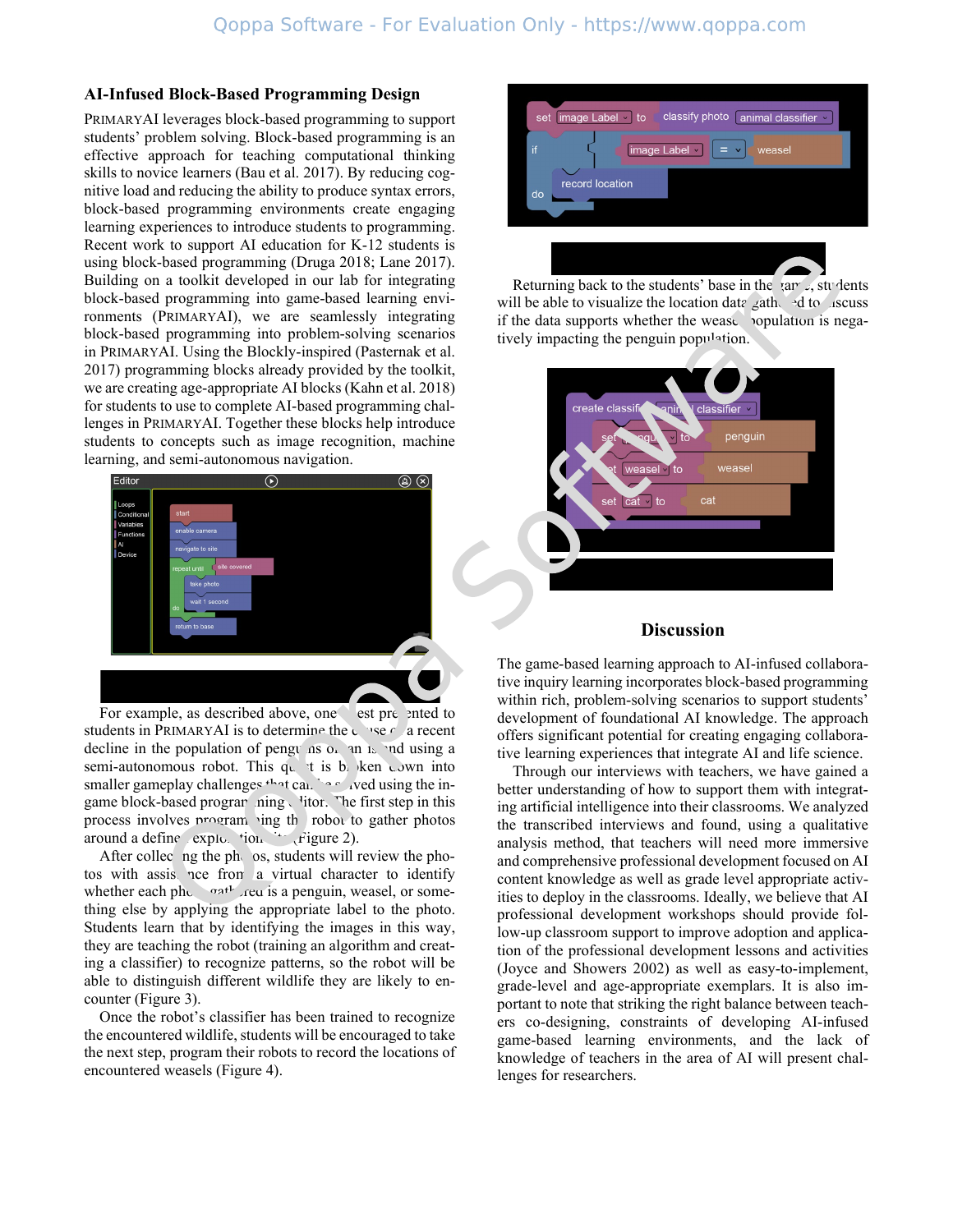The activities reported in this paper are only a first step towards introducing AI into upper elementary classrooms. The PRIMARYAI game-based learning environment is still under active development and refinement, and it will be instructive to evaluate how it creates engaging and effective AI learning experiences.

## **Evaluating PRIMARYAI**

A key element of PRIMARYAI's iterative design and development is evaluating its effectiveness in upper elementary classrooms. In addition to refining the system through the incorporation of key design elements from our partner teachers and students arising from our participatory co-design process, we are planning a series of classroom studies to test its effectiveness as we investigate the question: *In what ways does engagement with PRIMARYAI support upper elementary students' learning artificial intelligence and life science*? Our evaluation will use a pre- and post-assessment design to measure the impact of PRIMARYAI on student learning and engagement. The pre- and post-assessment items will cover key concepts in AI (e.g., decision making, classification, vision, and machine learning), AI ethics (e.g., unintended consequences, implicit bias), and life science (e.g., systems and cycles). From an engagement perspective, we are adapting coding schemes from Sinha et al. (2015) and Rogat (2019) for determining group engagement coded along dimensions of behavioral engagement (on-task participation), social engagement (responsive, equitable coordination), and emotional engagement (socio-emotional climate). We will conduct a content analysis of in-class discourse to investigate how teachers orchestrate student er gage in with AI and life science content, as well as to invest gate what extent AI and life science content  $\epsilon \neq \epsilon$ . bedded in classroom activities. We will also explore the relationship between student engagement and learning  $\alpha$  'comes.

## **Conclusion and Future Work**

AI is reshaping society. There is  $\frac{1}{2}$  owin, awareness of the need for K-12 st  $\ldots$  at all levels to learn about artificial intelligence.  $T'$  is is particularly true at the elementary grade level, since  $p_1$  viding positive early learning experiences lays the foundation for future success. In this paper, we have presented an approach to introducing AI learning experiences into upper elementary classrooms. Guided by interviews with elementary school teachers to understand the types of support they need in integrating AI into their classrooms, it has been found that professional development focused on AI content knowledge as well as grade-level-appropriate activities will be critically important to successfully introduce AI into upper elementary classrooms. The PRIMARYAI game-based learning environment aims to create engaging learning experiences centered around AI and life science. Integrating game-based learning and problem-

based learning will enable PRIMARYAI to support students in collaboratively learning about AI by engaging them in group-based problem-solving scenarios. PRIMARYAI will support exploration of how to create engaging learning experiences that integrate AI and life science for upper elementary students as well as how to support elementary school teachers with integrating artificial intelligence and life science into their classrooms.

In the future, it will be important to further explore and refine how best to infuse AI concepts, such as perception, planning, robotics, and machine learning,  $\hat{i}$  to immersive problem-based learning experiences. Co-designing activities with both teachers and students will be important, as students are often left out of the instructional design process and their perspectives are often  $d^{f \uparrow \sim}$  ult for their teachers to predict. Conducting classroom studies to understand the strengths of game-based  $\ell$  arning in supporting student learning around artificial in elligence, computer science, and life science will als  $\epsilon$  in vortant.

# **Acknowledgements**

This research was supported by National Science Foundation  $(2.77)$  Gr. ts DRL-1934128 and DRL-1934153. Any opinions, t. dings, and conclusions expressed in this material  $\cdot$  e thos of the authors and do not necessarily reflect the  $v_i$ <sup>iews  $v_{i+1}$ e NSF.</sup>

#### **References**

AAAI 2018. AAAI Launches "AI for K-12" Initiative in Collaboration with the Computer Science Teachers Associ-Retrieved https://aaai.org/Pressroom/Releases/release-18-0515.php.

Ali, S.; Payne, B. H.; Williams, R.; Park, H. W.; and Breazeal, C. 2019. Constructionism, Ethics, and Creativity: Developing Primary and Middle School Artificial Intelligence Education. In *International Workshop on Education in Artificial Intelligence K-12 (EDUAI'19).*

Aylett, R. S., Louchart, S.; Dias, J.; Paiva, A.; and Vala, M. 2005. FearNot!–An Experiment in Emergent Narrative. In Inte*rnational Workshop on Intelligent Virtual Agents*, 305- 316. Springer, Berlin, Heidelberg.

Barrows, H. S. 1986. A Taxonomy of Problem‐Based Learning Methods. *Medical education*, 20(6): 481-486.

Bau, D.; Gray, J.; Kelleher, C.; Sheldon, J.; and Turbak, F. 2017. Learnable Programming: Blocks and Beyond. *Communications of the ACM*, 60(6): 72-80.

Bertens, P.; Guitart, A.; and Periáñez, Á. 2017. Games and Big Data: A Scalable Multi-Dimensional Churn Prediction Model. In *2017 IEEE Conference on Computational Intelligence and Games*, 33-36. IEEE.

Buffum, P. S.; Frankosky, M.; Boyer, K. E.; Wiebe, E. N.; Mott, B. W.; and Lester, J. C. 2016. Collaboration and Gender Equity in Game-Based Learning for Middle School Computer Science. *Computing in Science & Engineering*, 18(2): 18-28.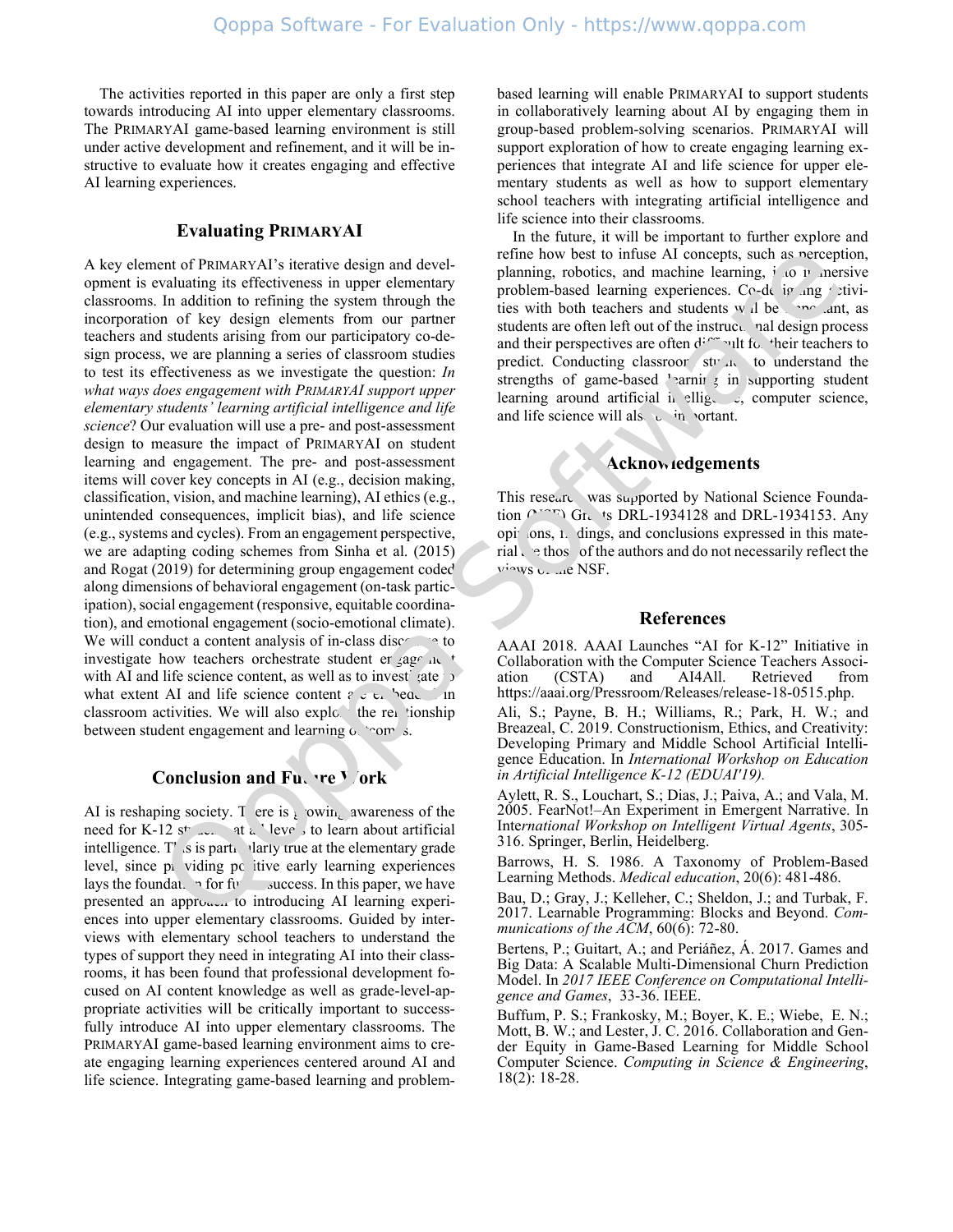Clark, D. B.; Tanner-Smith, E. E.; and Killingsworth, S. S. 2016. Digital Games, Design, and Learning: A Systematic Review and Meta-Analysis. *Review of educational research*, 86(1): 79-122.

Chen, C. H.; and Yang, Y. C. 2019. Revisiting the Effects of Project-Based Learning on Students' Academic Achievement: A Meta-Analysis Investigating Moderators. *Educational Research Review,* 26: 71-81.

Cutumisu, M. 2018. The Influence of Feedback Choice on University Students' Revision Choices and Performance in a Digital Assessment Game. In *2018 IEEE Conference on Computational Intelligence and Games*, 1-7.

DiSalvo, B.; Yip, J.; Bonsignore, E.; and DiSalvo, C. eds. 2017. *Participatory design for learning: Perspectives from practice and research*, 3-6. Taylor & Francis.

Dolmans, D. H.; and Schmidt, H. G.; 2006. What Do We Know about Cognitive and Motivational Effects of Small Group Tutorials in Problem-Based Learning?. *Advances in health sciences education*, 11(4): 321.

Druga, S. 2018. *Growing Up with AI: Cognimates: From Coding to Teaching Machines*. Ph.D. Diss. Massachusetts Institute of Technology.

Gee, J. P. 2003. What Video Games Have to Teach Us about Learning and Literacy. *Computers in Entertainment,* 1(1): 20-20.

Gibson, D.; Aldrich, C.; and Prensky, M. 2007. *Games and Simulations in Online Learning: Research and Development*. Covent Garden, London.

Glaser, B. G. 1965. The Constant Comparative Method of Qualitative Analysis. *Social problems*, 12(4): 436-445.

Grover, S.; and Pea, R., 2013. Computational Thinking in K–12: A Review of the State of the Field. *Educational researcher*, 42(1): 38-43.

Hadiji, F.; Sifa, R.; Drachen, A.; Thurau, C.; Ker ang, K.; and Bauckhage, C. 2014. Predicting Player Churn in the Wild. In 2014 IEEE Conference on Computational intel *gence and Games*, 1-8. IEEE.

Hoffman, B.; Morelli, R.; and Rosato, J. 2019. Student Engagement is Key to Broadening Participation in C. In *Proceedings of the 50th ACM Techni al Sy. post. n on Computer Science Education*, 1123-1<sup>9</sup>.

Hmelo-Silver, C. E. 2004.  $P^{-1}$ -lem-Based Learning: What and How Do Students Le<sup>r</sup> n?. *L* '*vcan*, *nal psychology review*, 16(3): 235-266.

Hmelo-Silver,  $\sim$  E.; You, M. and Hamstra, M. 2018. Learning Through Prob. n Solving. In F. Fischer, C. E. Hmelo-Silver, F. R. Goldman, & P. Reimann (Eds). *Inter-*<br>*national Handb*, k of the *raing Sciences*, 210-220. *national Handbook of the Learning Sciences*, 210-220.

Joyce, B. R.; and Snowers, B. 2002. Student Achievement Through Staff Development.

Kantharaju, P.; Alderfer, K.; Zhu, J.; Char, B.; Smith, B.; and Ontanón, S. 2018. Tracing Player Knowledge in a Parallel Programming Educational Game. In *Fourteenth Artificial Intelligence and Interactive Digital Entertainment Conference*, 173-179

Kahn, K. M.; Megasari, R.; Piantari, E.; and Junaeti, E. 2018. AI Programming by Children Using Snap! Block Programming in A Developing Country. In *Proceedings of the 13th European Conference on Technology Enhanced Learning*, 3-6.

Ketelhut, D. J.; Dede, C.; Clarke, J.; Nelson, B.; and Bowman, C. 2007. Studying Situated Learning in a Multi-User Virtual Environment. *Assessment of problem solving using simulations*, 37-58.

Könings, K. D.; Brand-Gruwel, S.; and van Merriënboer, J. J. 2010. An Approach to Participatory Instructional Design in Secondary Education: An Exploratory Study. *Educational Research*, 52(1): 45-59.

K-12 Computer Science Framework Steering Committee. 2016. K-12 Computer Science Framework. Retrieved August 28, 2017 from www.k12.cs.org.

Lane, D. 2019. Introducing Machine Lear ing or Kids. *Consultado el*, 28(2): 2020.

Lee, S.; Mott, B.; Ottenbreit-Leftwick  $(A, \ldots)$  a.g., A.; Taylor, S.; Glazeski, K.; Hmelo-Silver, N.; Lester, J. 2020. Designing a Collaborative Game  $\Gamma$  sed L arning Environments for AI-Infused Inquir  $L_f$  ing in Elementary School Classrooms. In *Proceedin* s of  $\overline{z}$  Twenty-fifth An*nual Conference on Innova ion and echnology in Computer Science Educatio* 566-566. Trondheim, Norway.

Lin, P.; Van Brummelen, J., kin, G.; Williams, R.; and Breazeal, C. 20 $\degree$ 0.  $\degree$  i: Designing a Conversational Agent for  $\mathbb{C}\text{h}$ . ' en to  $\mathrm{Ex}_{1}$   $\ldots$  e Machine Learning Concepts. In *Proce* dir 3s  $\epsilon$ , the Tenth Symposium on Educational Ad*vances in fificial Intelligence*, 13381-13388.

Manyika, J.  $\geq$  17. A Future that Works: AI, Automation, Emr<sup>o</sup>yn, *t, and Productivity. McKinsey Global Institute Res arch*, *i ch*. Rep, 60.

Marsella, S., Johnson, W. L.; and LaBore, C. 2003. Interac-Pedagogical Drama for Health Interventions. In *11th In*tern 'ional Conference on Artificial Intelligence in Educa*tion*, 341-348, Sydney, Australia.

McConnell, T.; Parker, J.; and Eberhardt, J. 2016. *Problem-Based Learning in the Life Science Classroom, K-12*. Arlington, VA: NSTA Press.

McKinsey Global Institute. 2017. *A Future That Works: Automation, Employment, and Productivity*.

McLaren, B. M.; Adams, D.M.; Mayer, R.E.; and Forlizzi, J. 2017. A Computer-Based Game that Promotes Mathematics Learning More than A Conventional Approach. *International Journal of Game-Based Learning*, 7(1): 36-56.

Min, W.; Frankosky, M. H.; Mott, B. W.; Wiebe, E. N.; Boyer, K. E.; and Lester, J. C. 2017. Inducing Stealth Assessors from Game Interaction data. In *International Conference on Artificial Intelligence in Education*, 212-223. Springer, Cham.

Mogessie, M.; Richey, J. E.; McLaren, B. M.; Andres-Bray, J. M. L.; and Baker, R. S. 2020. Confrustion and Gaming While Learning with Erroneous Examples in a Decimals Game. In *International Conference on Artificial Intelligence in Education*, 208-213. Springer, Cham.

Mott, B. W.; Taylor, R. G.; Lee, S. Y.; Rowe, J. P.; Saleh, A.; Glazewski, K. D.; Hmelo-Silver, C. E.; and Lester, J. C. 2019. Designing and Developing Interactive Narratives for Collaborative Problem-Based Learning. In *International Conference on Interactive Digital Storytelling*, 86-100. Springer, Cham.

NGSS Lead States 2013. *Next Generation Science Standards*. Washington, DC: The National Academies Press.